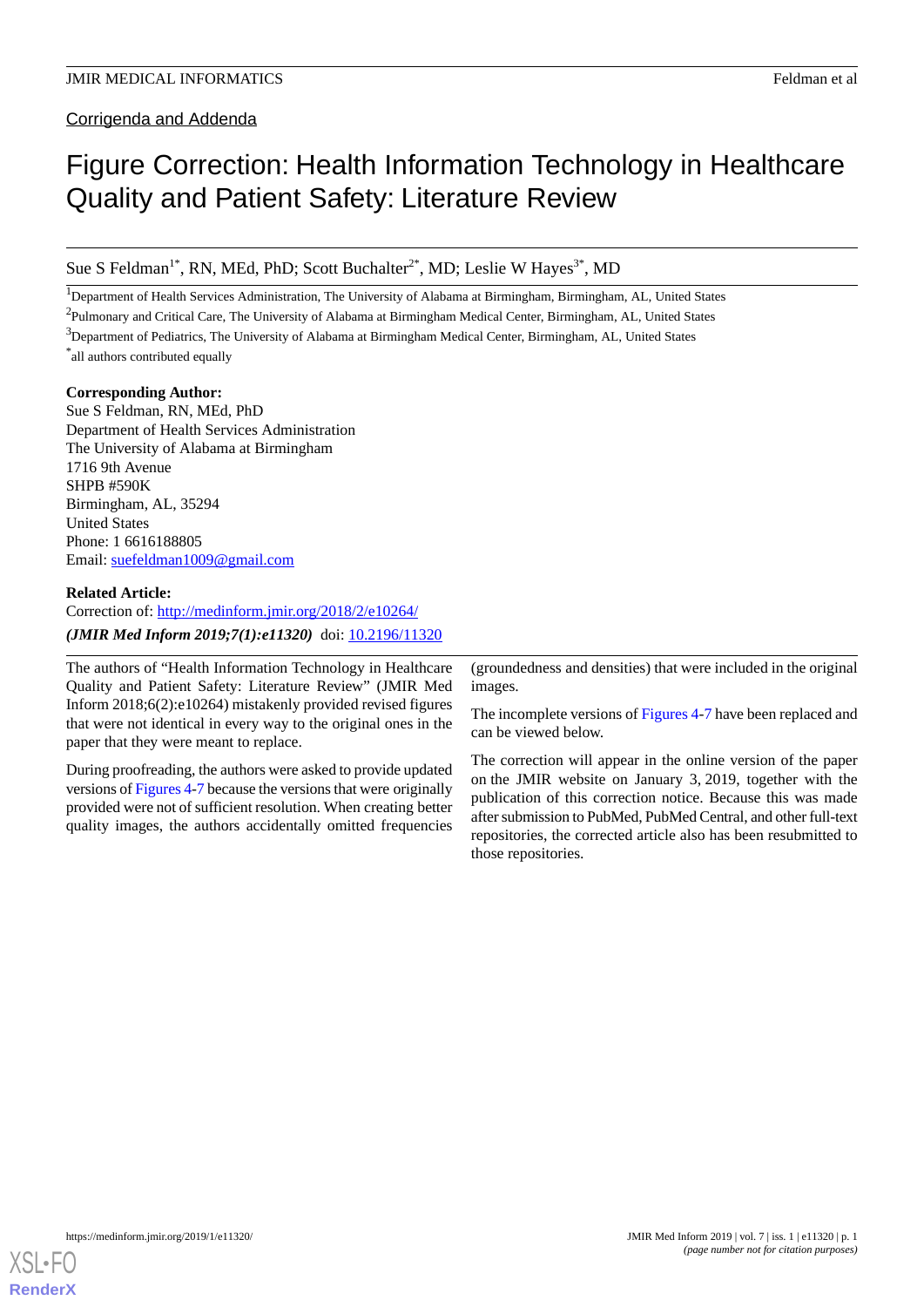**Figure 4.** ACTION Network Diagram (G=groundedness, D=density).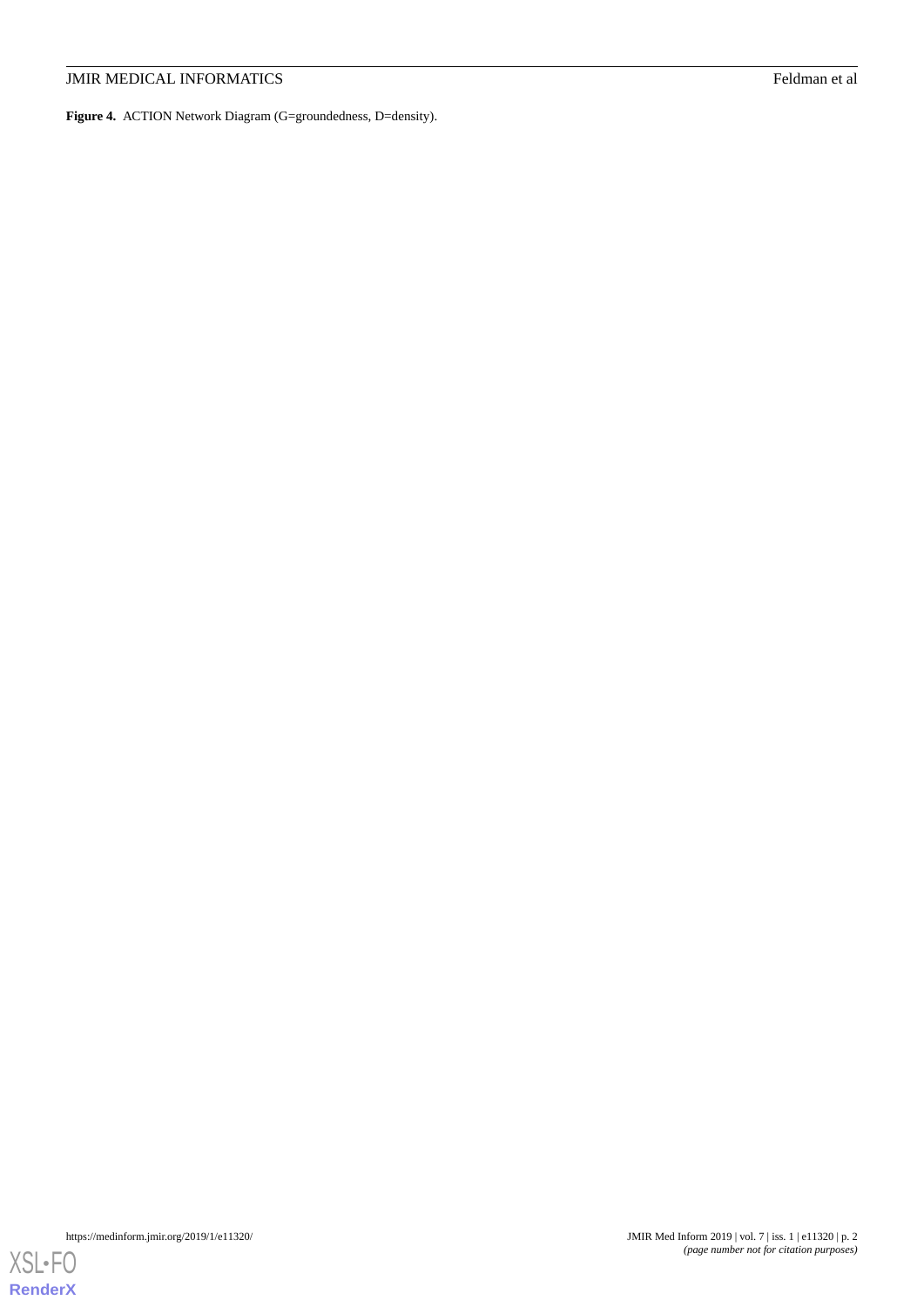



[XSL](http://www.w3.org/Style/XSL)•FO **[RenderX](http://www.renderx.com/)**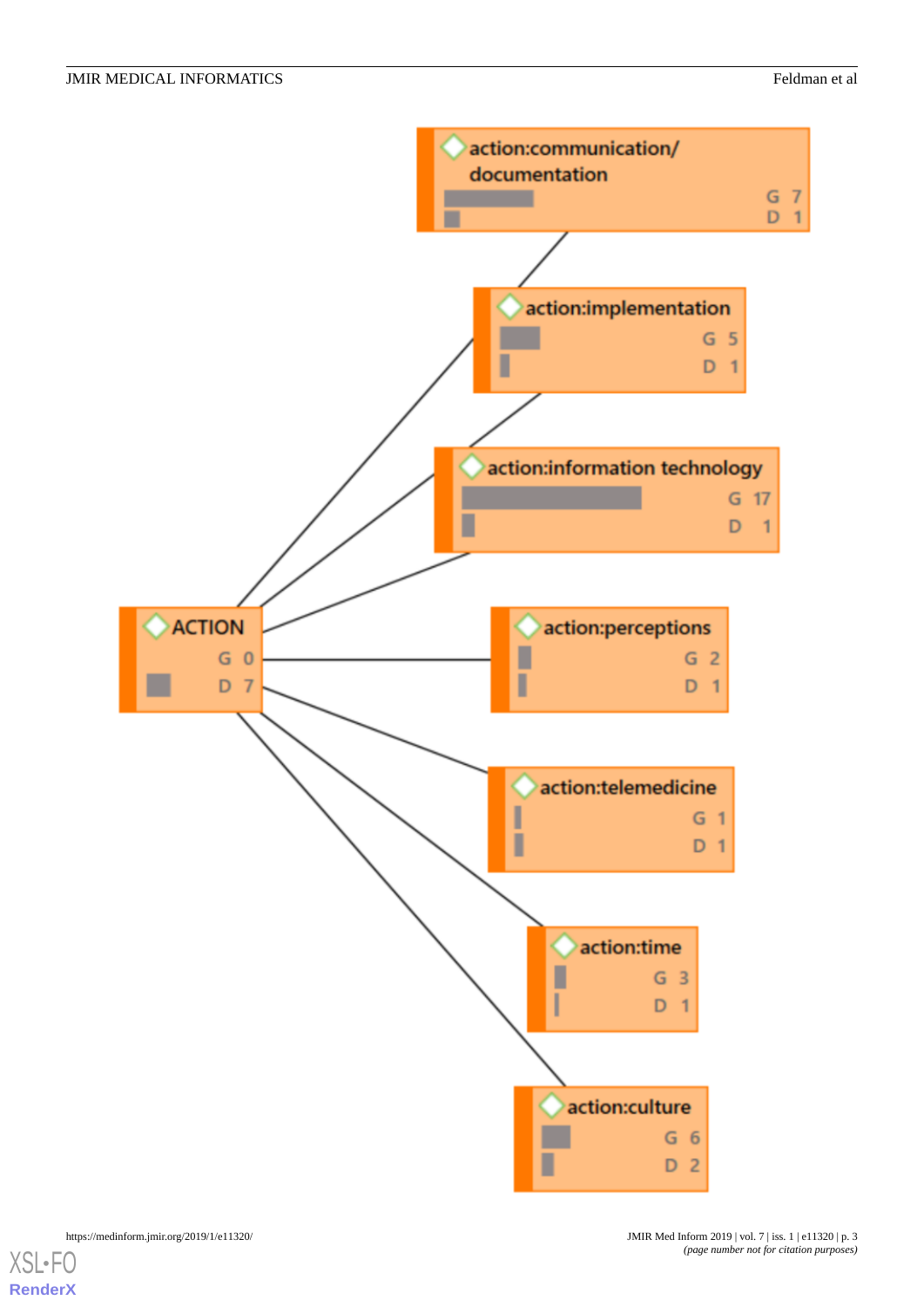Figure 5. OUTCOMES Network Diagram (G=groundedness, D=density).

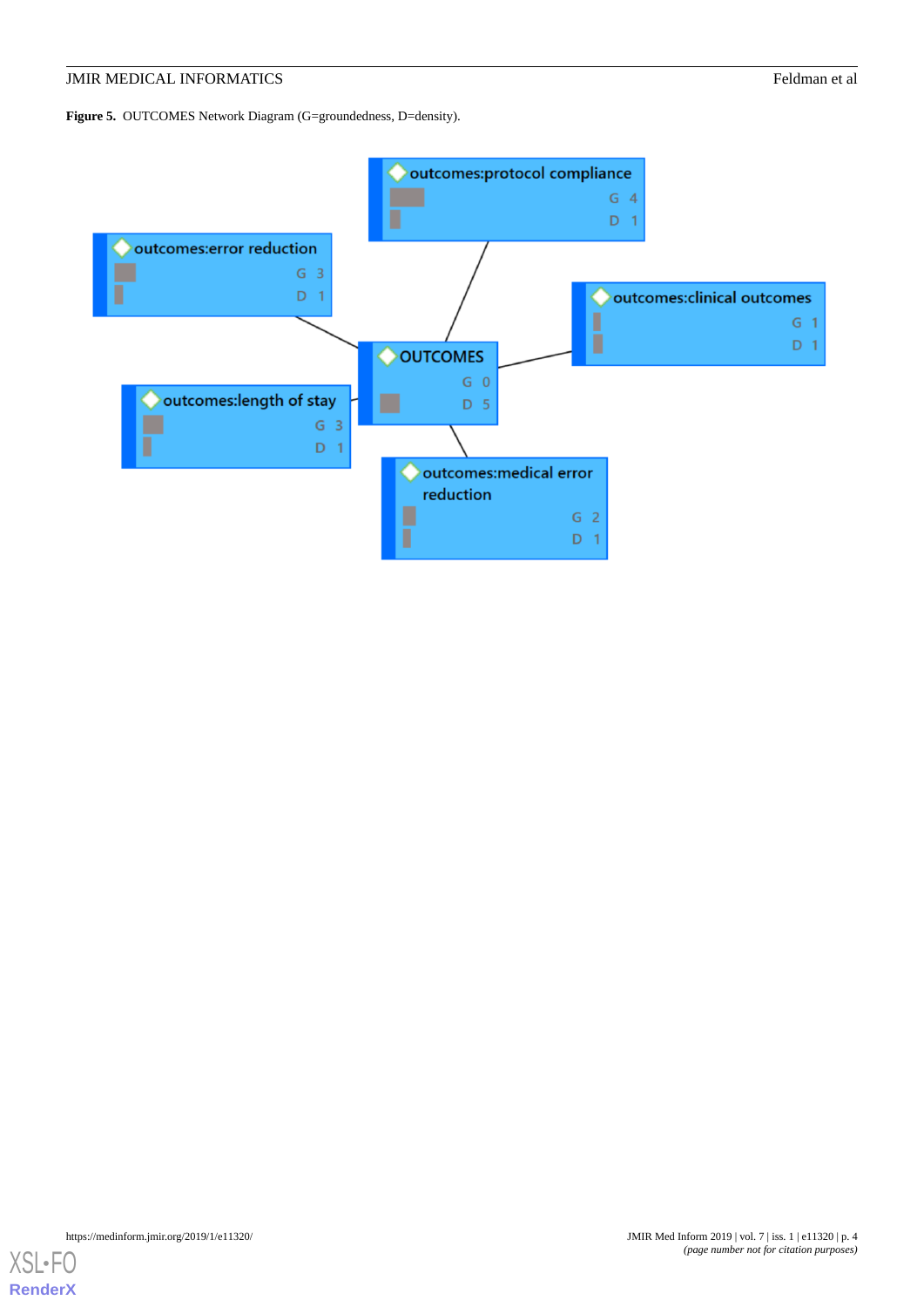Figure 6. **IDENTIFICATION** Network Diagram (G=groundedness, D=density).